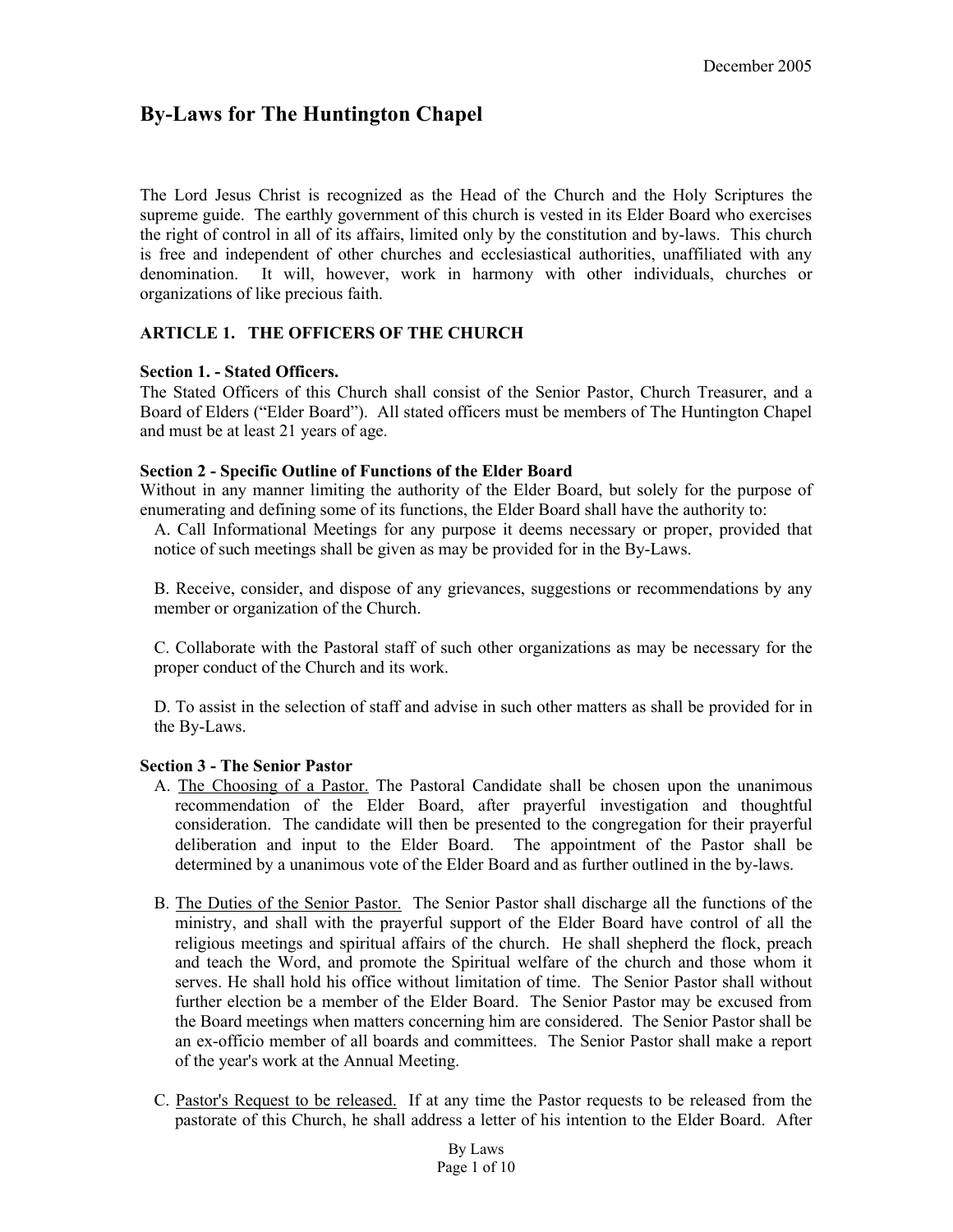consultation with the Elder Board, a formal announcement shall be made of the Pastor's resignation to the Congregation, at an information meeting. The Pastor may be released by a written notice of such intention, three months in advance, by the church or the pastor. A shorter notice may be given by mutual consent. Pastors may be terminated upon unanimous vote of the Elder Board.

- D. Guidance in the Disciplining of the Pastor. If at any time the Pastor's beliefs, preaching or teaching shall change from that which he professed when he accepted the pastorate of this church, so that he no longer is in accord with the doctrinal, spiritual and ethical standards as represented by the Statement of Faith, Constitution, and By-Laws, he shall be dealt with scripturally (I Timothy 5:19; Matthew 18:15-20), and in the grace of the Holy Spirit, by the Elder Board. If the matter is not resolved by this first method of exhortation and appeal, then the Elder Board shall proceed to its resolution.
- E. Action toward the Pastor when Strained Relations Exist. If relations between the Pastor and the Congregation, or the Elder Board, or both, become such as to be detrimental to the spiritual and temporal welfare of the Church; the Elder Board shall have authority to review the matter causing contention and facilitate the resolution.

# **Section 4 - The Elder Board**

**A.** Members of the Elder Board. The Board shall consist of the Senior Pastor, and the Elders.

- B. The choosing of an Elder. The Candidate for Elder shall be chosen by a unanimous recommendation of the Elder Board, after prayerful investigation and thoughtful consideration. The candidate will then be presented to the congregation for their prayerful deliberation and input to the Elder Board. The appointment of the Elder shall be determined by a unanimous vote of the Elder Board and as further outlined in the by-laws.
- C. Organization of the Elder Board. The Elder Board at its first regular meeting following the Annual Meeting of the Congregation, shall select such officers as may be needed for the proper care of the business of the Church. The Chairman and Vice-Chairman shall be selected from and appointed by the Board of Elders as this meeting.
- D. Duties of the Elder Board. The Elder Board shall assist the Pastor, and shall be charged with the leadership and spiritual oversight of the Congregation. They shall also assist the Pastor in matters relative to pulpit duties and act in any emergency in the absence of the Pastor. When the church is without a Pastor, it shall be the duty of the Board of Elders to supply the Pulpit with men whose character and teaching are in accord with the Statement of Faith and Doctrine of this Church.
- E. Number of Elders. The maximum number of Elders is not limited; however, a minimum of three is required excluding the Senior Pastor. Their term of office shall be a maximum of six years, with approximately one-fourth of the terms expiring each year. Any Elder who has served for six consecutive years shall not be eligible for re-election to the same office for at least one year. Only those who are members of this church for two full years shall be eligible for election as Elders. Each year the Board shall choose one of its members as chairman and one as the Vice Chairman.
- F. Elder's Responsibility. The Elders are authorized by the congregation to oversee all the affairs of the church. They shall be the spiritual leaders of the church and be responsible for the spiritual welfare and congregational care of its members. They are to guard the purity of the doctrine and life of the church. The Elders shall interview and approve applicants for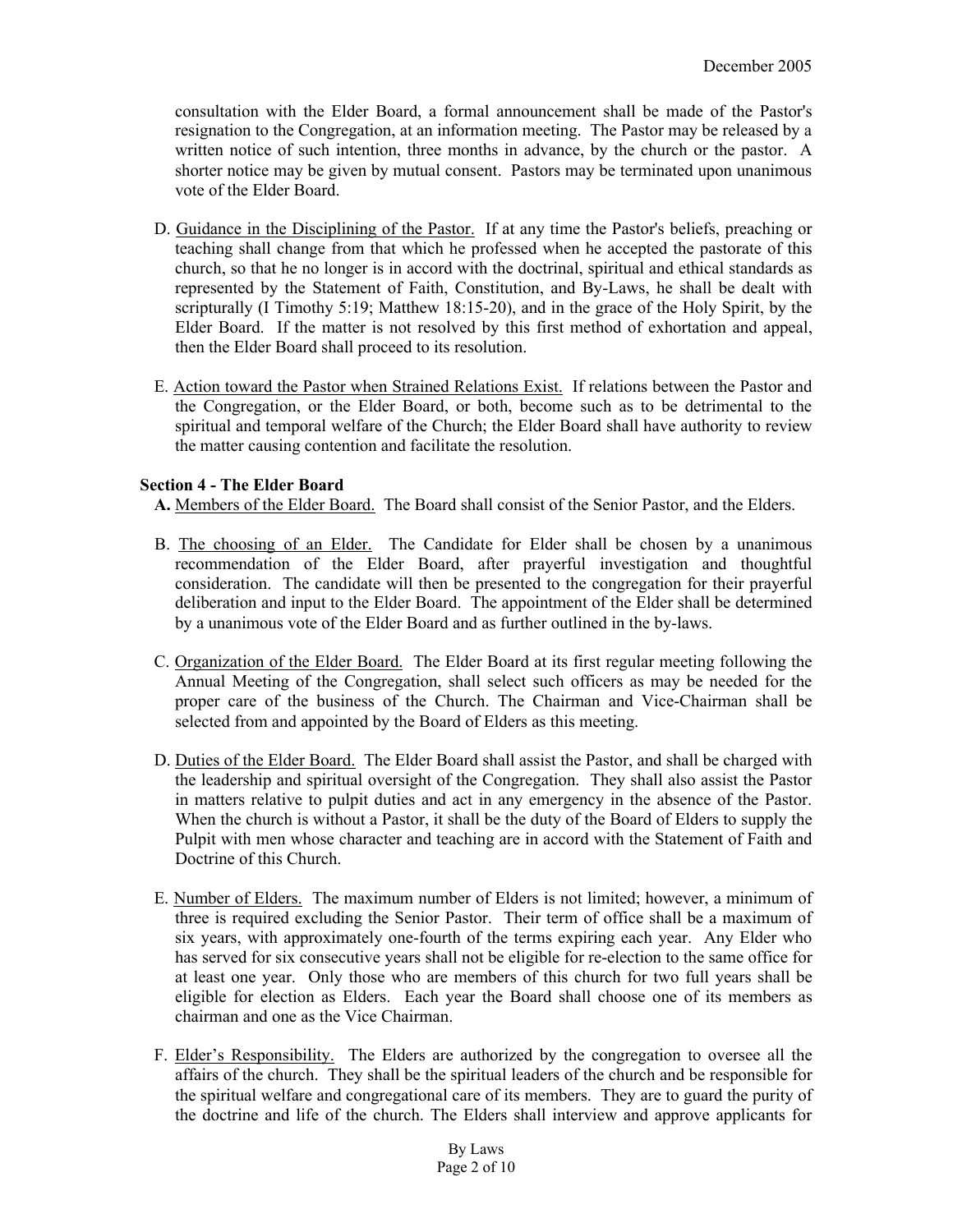membership, conversely they shall discipline and terminate the membership of church members in accordance with the Bible. The Elders shall, in the absence of the Senior Pastor, or a vacancy in the pastorate, assume or arrange for the execution of the duties of the pastor.

- G. Property and Finance. The Board of Elders shall be responsible for the custody and maintenance of the property of the church and its financial operations. The Board shall assure that designated monies have been directed to the proper funds and accounts. To carry out its responsibilities with regard to the finances and property of the church, the Board may, at its discretion, appoint a chairman of a Property and Finance Committee (P&F), who in turn will appoint other members of the committee. All appointees are limited to church members at least 21 years old. The Property and Finance Committee will prepare, post, and distribute to the church membership two weeks in advance of the Annual Meeting, an annual budget for the church. The Committee will also provide the necessary financial and administrative guidance and supervision to the church staff, officers and members to assure that expenditures from the budget remain within the available funds and approved total budget of that year. The P&F Committee shall supervise all repairs to the buildings and take all necessary measures for the protection and maintenance of the physical plant of the church.
- H. Quorum of the Elder Board. The Quorum of the Elder Board necessary to conduct business shall include the Chairman or Vice-Chairman, and two additional Elders. Also other decisions rendered by the Elder Board shall be made by a  $\frac{3}{4}$  majority vote of the entire Board.
- I. Meetings of the Elder Board. The Elder Board shall meet at least once in each month for the regular transaction of Church business, and for spiritual evaluation of and prayer for the Lord's work at The Huntington Chapel. Special meetings of an emergency nature may be called by any member of the Elder Board.
- J. Duties of Chairman and Vice-Chairman. The responsibility of the Chairman of the Elder Board shall be to perform such duties as usually pertain to that office, which include but are not limited to; setting meeting agendas, presiding over the meetings, communicating regularly with the Pastor, and presiding over the business meetings of the church. The Chairman of the Elder Board shall act as the President of the Corporation as well. The Vice-Chairman shall perform the duties of the Chairman in his absence.
- K. Disciplining an Elder. If at any time an Elders beliefs change from that which he professed when he accepted the position, so that he no longer is in accord with the doctrinal, spiritual and ethical standards as represented by the Statement of Faith, Constitution, and By-Laws, he shall be dealt with scripturally (I Timothy 5:19; Matthew 18:15-20), and in the grace of the Holy Spirit, by the other members of the Elder Board. If the matter is not resolved by this first method of exhortation and appeal, then the Elder Board shall proceed to its resolution. Also, if a member of the Elder Board is absent for a period of two to three months from the regular meetings of the Board, and in effect disassociates himself with the other Elders, he shall be automatically suspended from the Board and the congregation will be advised of the suspension. The delinquent member may request to be reinstated to the Elder Board at which time his request will be considered and voted on by the Elder Board. The congregation will be advised upon resolution of the matter.
- L. Policy Changes Tabled for Later Action. Matters of business calling for a basic change of Church, and or, Elder policies, or setting a precedent, shall not be acted upon at the same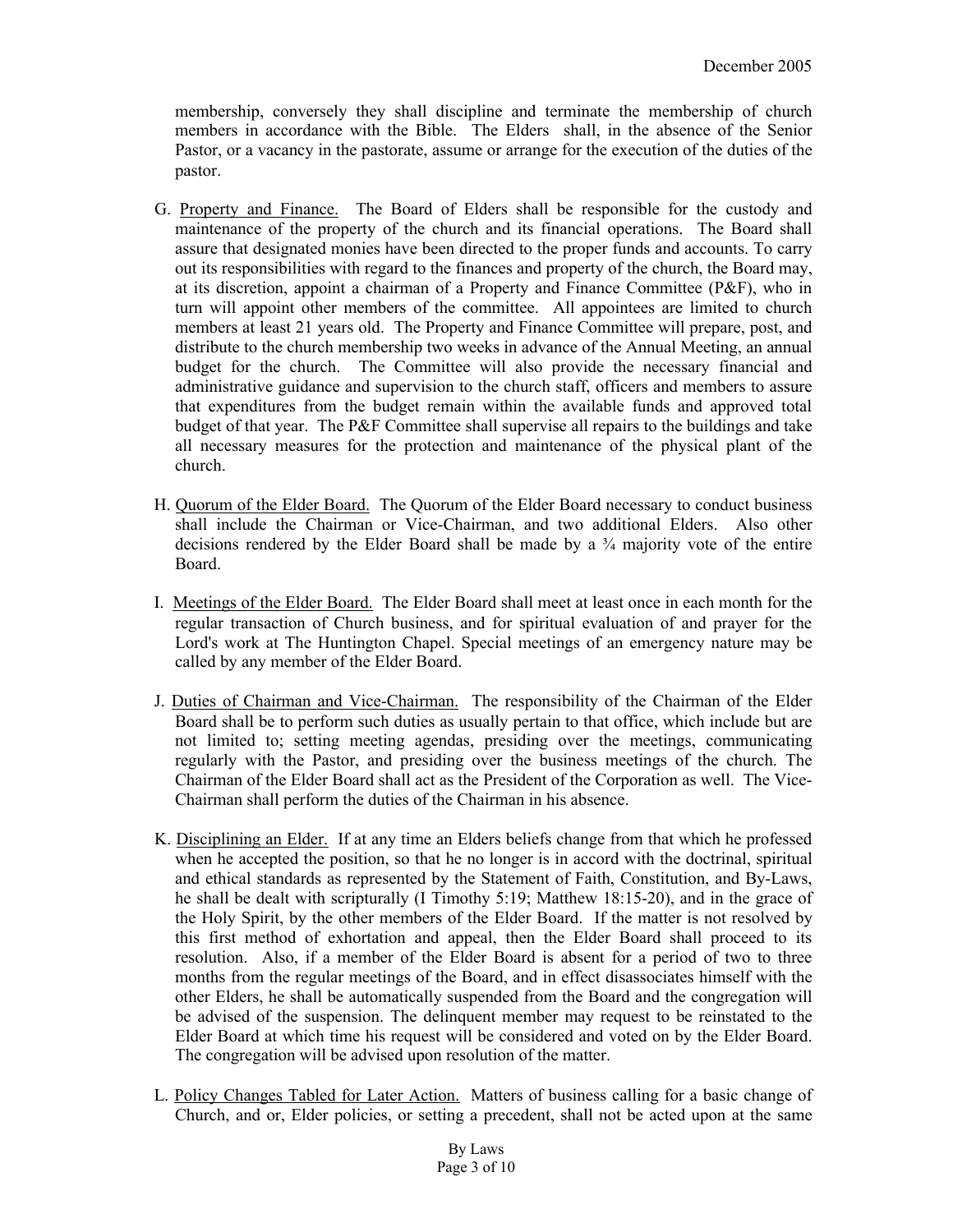meeting when presented. The members of the Elder Board shall be given the time between meetings to evaluate the matter and pray about it before making a decision.

M. Approving Committee Chairs. All committee chairmen are required to meet with and be approved by the Elder Board.

#### **Section 5. - President of the Corporation.**

The Chairman of the Elder Board shall act as the President of the Corporation. Duties of the President shall be those that are required by that office.

#### **Section 6. - The Church Treasurer**

- A.The Church Treasurer is appointed by the Elder Board. The duties of the Treasurer include administering and overseeing the proper collection, custody, depositing, and accounting of all funds received by the Church. The Treasurer is authorized to sign checks. The Treasurer attends regular Property and Finance Committee meetings as a voting member and is responsible for providing that committee quarterly financial status reports. The annual professional audit is overseen by the Treasurer. For the protection of the church, the Treasurer will be bonded for no less than twenty five percent of the annual church budget.
- B. The Church Treasurer shall deposit in a single bank account, opened and maintained in the name of The Huntington Chapel, all receipts designated for the General Fund. The General Fund shall consist of the regular Sunday School and Church offerings, and shall be used for the operating expenses of the Church, such as salaries, utilities, services and supplies, furniture and equipment, insurance and taxes, and the maintenance and repairs of buildings and equipment. Expenditures from this fund shall be made at the direction of the Property  $\&$ Finance Committee.
- C. The Treasurer or Assistant Treasurer shall be present when church offerings are counted, and shall prepare or witness the preparation of the deposit.
- D. The Treasurer shall verify all bills before payment. All checks disbursed shall be handled through a single bank account. It is the Treasurer's responsibility to ensure that each check disbursement is recorded. The record shall contain the check number, payment date, amount, payee, and description of each transaction. A running check balance shall be maintained.
- E. The Treasurer shall make a monthly report to the Elder Board and an annual report to the Congregation.
- F. The Treasurer shall submit his books for an annual audit after the close of the Church fiscal year, May 31.
- G. A member of the Elder Board shall assist the Treasurer and perform the duties of the Treasurer or Assistant Treasurer in their absence.

#### **Section 7.** - **Adjusting a Serious Difference**

Should it ever occur that a serious difference of opinion arises in which the Pastor is convinced that the policy of the majority of the Elder Board will jeopardize and hinder the work of the Church, the Pastor may, with the approval of a simple majority of the Elder Board, require that the matter be held in temporary suspension until decided by and determined by a unanimous vote of the Elder Board.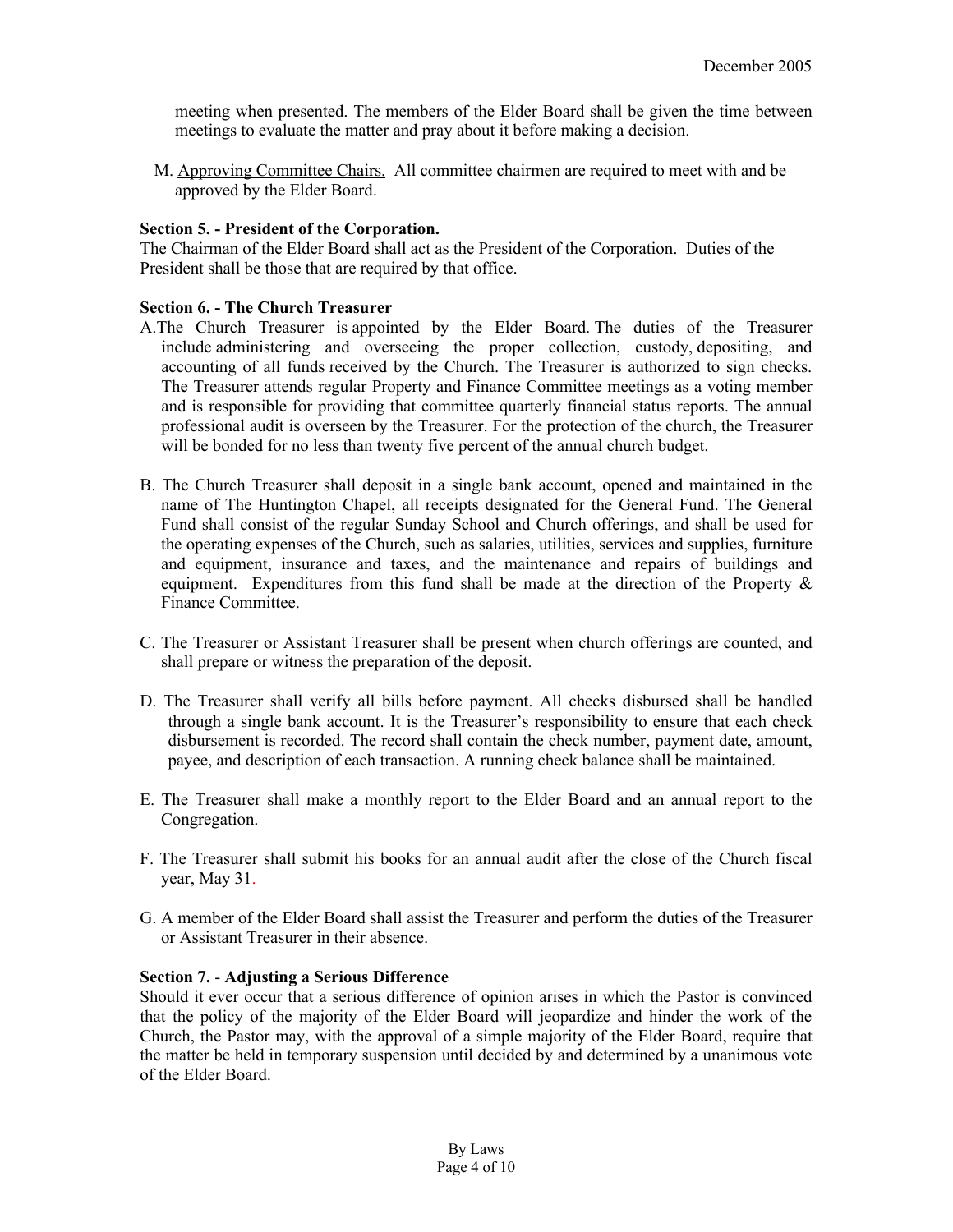### **Section 8. - Terminations.**

Members of any board or committee or persons holding positions in the church may be terminated from the board, committee or position by a majority vote of the Elder Board for sufficient misconduct after an appropriate investigation and interview with the person involved.

### **ARTICLE 2. INDEMNIFICATION**

The church shall indemnify any and all persons who may serve or who have served at any time as officers against any and all expenses, including amounts paid upon judgments, counsel fees, and amounts paid in settlement (before or after suit is commenced) actually and necessarily incurred by such persons in connection with the defense or settlement of any claim, action, suit, or proceeding in which they, or any of them, are made parties, or a party, or which may be asserted against any and all of them, by reason of being or having been officers, except in relation to matters as to which any such officer or former officer shall be adjudged in any action, suit, or proceeding to be liable for his own negligence or misconduct in the performance of his duties. Such indemnification shall be in addition to any other rights to which those indemnified may be entitled under any law, bylaw, agreement, or otherwise.

### **ARTICLE 3. IN THE EVENT OF DISSOLUTION**

Upon dissolution of the Church, any assets must be distributed to a non-profit Christian Ministry as designated by the Elder Board.

### **ARTICLE 4. MEMBERSHIP**

#### **Section 1 - Offices and Positions**

All individuals who hold offices and positions in The Huntington Chapel require membership in The Huntington Chapel. Exception will be granted if the individual expresses intent to join and also agrees with the doctrine of The Huntington Chapel.

### **Section 2 – Application.**

Any "born-again" person, who professes to have the leading of the Holy Spirit to unite with The Huntington Chapel, shall give evidence by his confession and conduct that he has a desire to live in fellowship with Him. They shall meet with at least one Elder to be questioned as to his or her Christian experience, assurance of salvation, and doctrinal beliefs. They shall sign the Statement of Faith. Any person desiring to unite with this Church upon letter of recommendation from other churches "of like precious faith," shall present a letter in person to the Elders, and shall be questioned concerning his or her Christian experience, assurance of salvation, and doctrinal beliefs.

#### **Section 3. - Reception of Members.**

Members shall be received into the fellowship of this church only by confession of a personal faith in Jesus Christ as Lord and Savior. All candidates shall appear before at least one Elder to bear testimony to their faith and to acknowledge that they have received Jesus Christ as their personal Savior. Candidates shall profess and agree to all articles in the Statement of Faith.

### **Section 4. - Age and Privileges.**

No persons may be received into membership before they have reached their twelfth birthday. No member under eighteen years of age may vote on matters as outlined in the Constitution and By-Laws.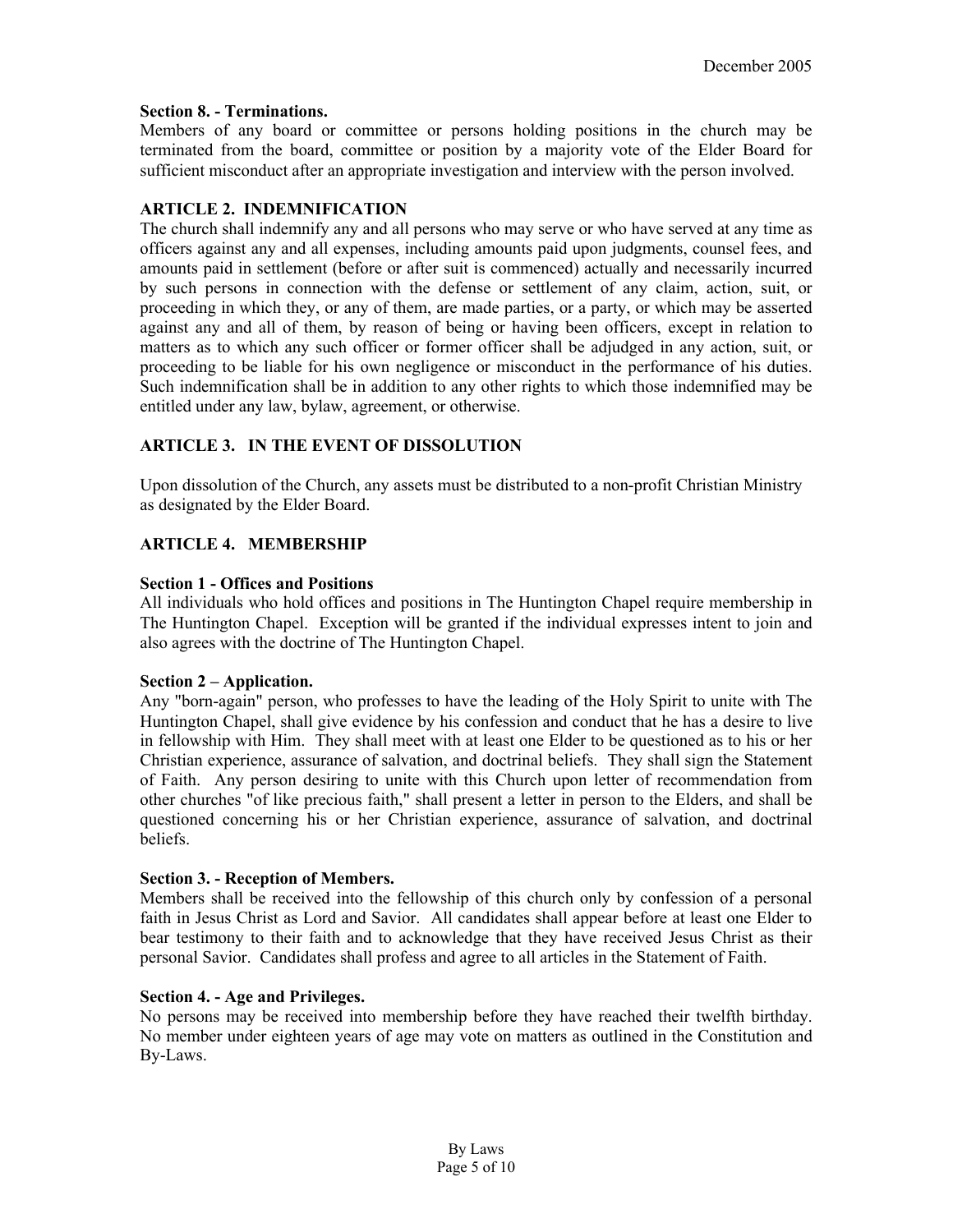### **Section 5 - Conduct of Members**

- A. Faithful Attendance. All public and private means of grace such as regular attendance at the services in God's House, partaking of the Lord's Table, the daily reading of the Word of God, private and family prayer, personal and public testimony, and active interest in the winning of the lost to Christ, shall be urged upon our members as dedicated and spiritual people of God.
- B. Proportionate Giving. We also assert our conviction that proportionate giving is a distinct and positive command in the Scriptures, and agree to a systematic contribution for the support of the Church of such portion of our income as we believe God requires of us, according to the principle laid down in I Corinthians 16:2. Indiscriminate solicitation for the support of the ministry of this Church or any of its enterprises shall not be practiced. We believe that "God is no man's debtor," and, therefore, He is well able to maintain His own work through the spiritual and sacrificial giving of the Lord's people.
- C. Scriptural Christian Conduct. We shall require of each other in our daily walk and conversation, loyal obedience to all the moral precepts laid down in the Bible.

### **Section 6 - Discipline of Members**

- A. Discipline. Church discipline shall be performed in accordance with I Corinthians and Matthew 18:15-20. Corrective discipline has as its objective the glory of God, the welfare and purity of our Church, its reputation in the community, and the spiritual growth of the offender. Discipline of the members shall be the responsibility of the Board of Elders, and shall be in accord with the Scriptures. Any member guilty of gross misconduct and not evidencing real repentance after being admonished by the Elders, may be terminated from membership from the church by the Elders. A public notice of such action shall be given to the congregation following the dismissal.
- B. Restoration of Excluded Members. The right to exclude persons or the withdrawal of fellowship is in harmony with the teaching of the New Testament. (II Thessalonians 3:6; Matthew 18:16,17; I Corinthians 5:9-13) The Apostolic Church had also the right to restore excluded members who gave satisfactory evidence of being repentant. (II Corinthians 2:6-8; Galatians 6:1) The object of the exclusion or suspension having been accomplished, the Board of Elders shall have the right to restore the penitent member to full membership.

### **Section 7. - Termination of Membership.**

Any member desiring to withdraw membership shall present a resignation, in writing, to the Elder Board. Action must be taken promptly by the Elders provided however, the Pastor or other Elders have had an opportunity to investigate fully the reason for such request. The resignation letter should state the reason(s) for the requested resignation. Also, members who have been inactive in the church for one year (not including military duty), or have broken their covenant with the church, shall, when practical, be contacted by one of the Elders to determine the reason for their inactivity and to resolve the matter.

### **ARTICLE 5. MEETINGS OF THE CONGREGATION AND THE FISCAL YEAR**

### **Section 1 - Fiscal Year**

The fiscal year of the Church shall be June 1 through May 31 each year.

### **Section 2 – Annual Meetings**

The Annual Meeting of the Congregation must be announced on two successive Sundays prior to the meeting, and shall be held on a night or Sunday afternoon as selected by the Elder Board in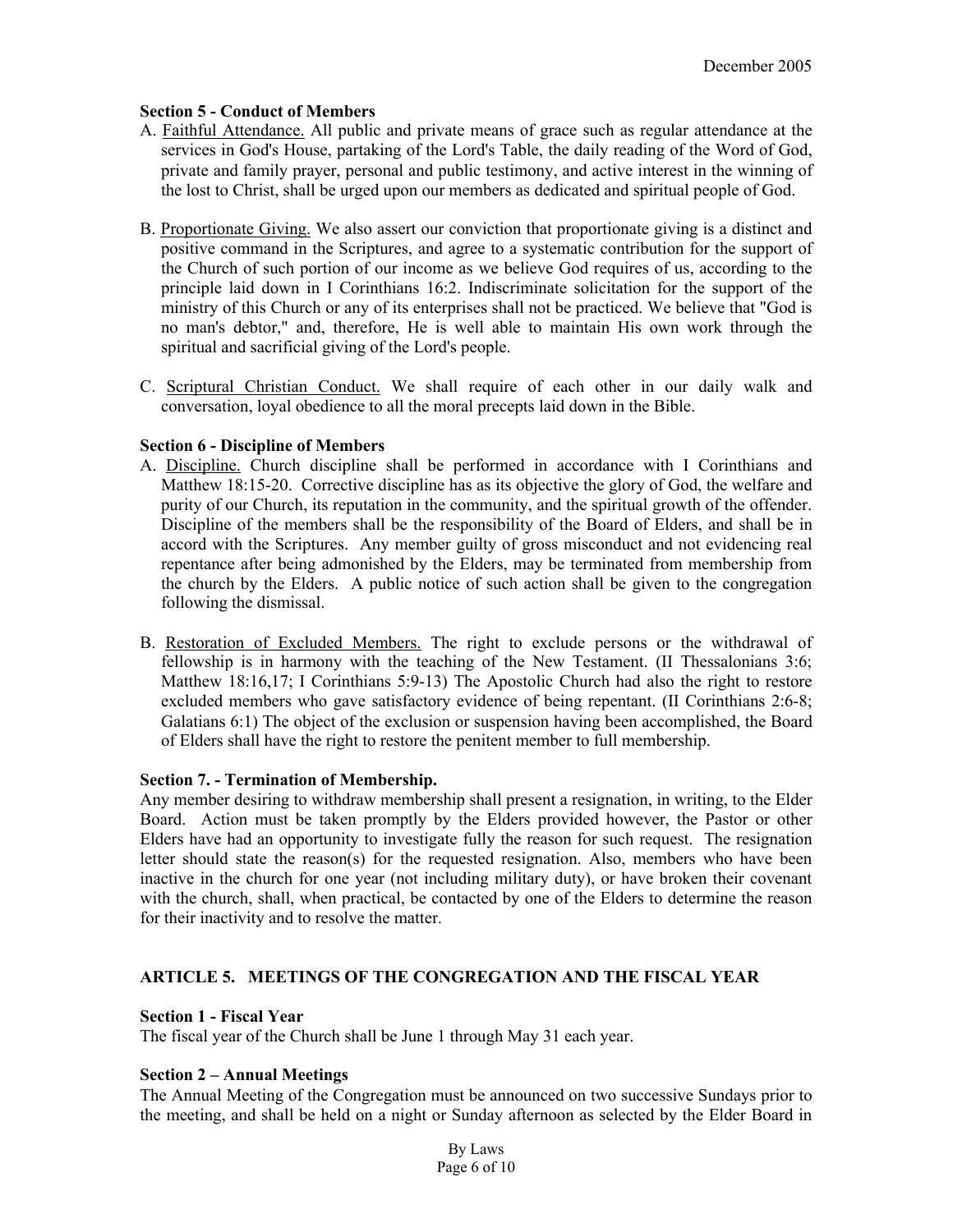the month of June each year. The meeting will be held in the Church building, for the purpose of presenting reports, the transaction of any official business of interest to the Congregation for the new fiscal year, and to vote on any constitutional matters.

#### **Section 3 – Special Meetings**

- A. Special meetings of the congregation may be called by the Elder Board at any time, provided that notice of the time and place and purpose thereof, shall be given at all services on two consecutive Sundays immediately preceding the meeting. If the Board of Elders is unable to call a special meeting then the Pastor, adhering to guidelines for calling a special meeting, shall call for the meeting provided such a meeting is necessary under the provisions of the Constitution or By-Laws.
- B. Should a member want to call a special meeting they should contact the Elders and the Elder Board will follow the appropriate guidelines and procedures for calling the special meeting
- C. The Elder Board shall arrange the details and facilitate all Congregational Meetings. Careful preparations shall be made to assure the interest and success of the meeting.

#### **Section 4 - Quorum**

The voting members present at any meeting of the congregation called in accordance with the requirements of the By-Laws of the The Huntington Chapel shall be considered a quorum for the transaction of business.

#### **Section 5 – Members in Good Standing**

Any person whose name appears on the Huntington Chapel's members list, who is not under discipline shall be presumed to be a member in good standing, and the burden of proving the contrary shall rest upon the person or persons who assert that such a member is not in good standing.

#### **Section 6 – Roberts Rules of Order**

All Congregational Meetings, unless otherwise specified by the Constitution and By-Laws, shall be conducted according to Robert's Rules of Order.

# **ARTICLE 6. REPORTS SUBMITTED TO THE ELDER BOARD**

An annual report shall be prepared and provided to the Elder Board at the close of the church fiscal year on May 31 for the Annual Congregational Meeting. Other committees as directed by the Elder Board shall also prepare and give reports at the Annual Meeting.

# **ARTICLE 7. MINISTRY CORE TEAMS**

#### **Section 1 - Definition**

Ministry Core Teams shall be established to support and coordinate the various ministries of The Huntington Chapel. An Elder shall be assigned to each Core Team for oversight and support.

### **Section 2 – Establishing Ministry Core Teams**

The Ministry Core Teams will be established by the Pastors as well as the Elders and be in accordance with the Bible.

### **Section 3 - Core Team Leaders**

Each Core Team shall have a leader who will coordinate the activities of the Core Team and represent the Core Team at official meetings. Core Team leaders shall be nominated by a

> By Laws Page 7 of 10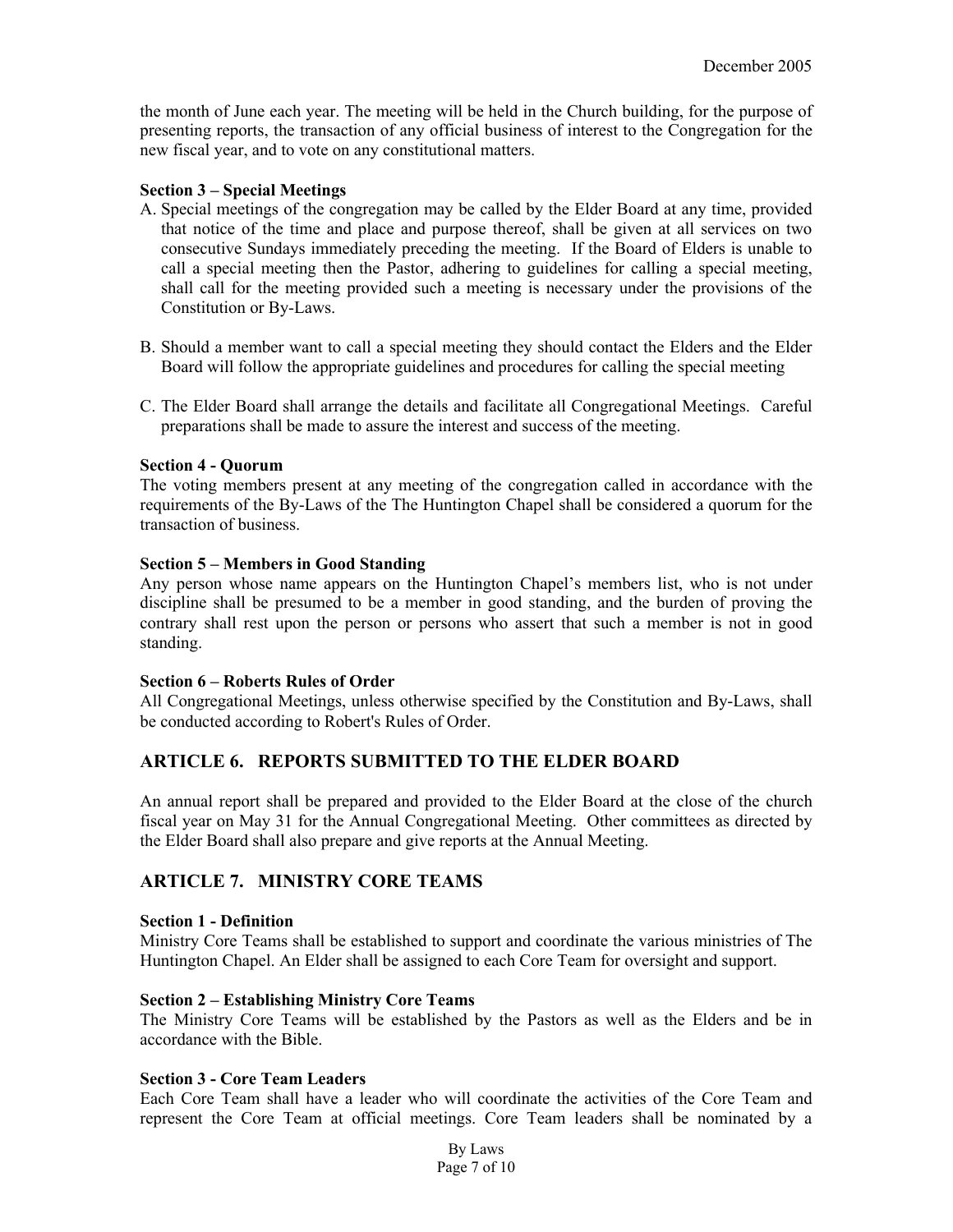consensus of the Core Team and approved by the Elders. Core Team leaders must be members in good standing of The Huntington Chapel.

#### **Section 4 - Core Team Members**

Each Core Team shall consist of an appropriate number of members. The Core Teams will select new and replacement members and report them to the Elder Board. Each Core Team member will serve for a period of one year from the date of their acceptance at which time they will be reviewed for renewal by the Core Team leader.

#### **Section 5 - Core Team Spending Authority**

Spending may be authorized by the Core Teams as outlined in the budget and within limits established by the Elder Board as funds are available and coordinated with the Treasurer. Specific spending authority within each Core Team may be delegated to individual members as funds are available and coordinated through the Core Team leader and the Treasurer.

### **ARTICLE 8. ORDINANCES**

### **Section 1 - The Lord's Supper.**

In accord with our Lord's gracious words in I Corinthians 11:23-25 and other Scriptures, the Lord's Supper is to be observed in remembrance of Him to show forth the Lord's death until He comes. The elements of the Communion Service are to be set forth as symbols of our Lord's flesh and blood. The Lord's Supper shall be observed at least once per month and all who love the Lord and confess Him before men shall be invited to partake in the elements. This ordinance may also be observed on other occasions as the Elders see fit.

#### **Section 2 - Baptism.**

The ordinance of baptism shall be administered only to those persons who have repented of their sins and have accepted Jesus Christ as their Lord and Savior. A Christian may be baptized whether or not he is contemplating membership. Baptism shall not be set forth as a condition of salvation, but as an initiatory, testimonial and symbolic act as taught and commanded in the Scriptures. The Huntington Chapel practices baptism by full immersion. If full immersion is not possible due to physical limitations, other methods will be explored

### **ARTICLE 9. MARRIAGES**

Marriage services in the church buildings shall be only for those couples (man and woman) that are both professing Christians. No divorced persons shall be married except as may be permitted in Matthew 5 and 19, Mark 10, Luke 16, and I Corinthians 7:10-11.

### **ARTICLE 10. LICENSING, COMMISSIONING, ORDAINING**

### **Section 1 - Licensing.**

Members of the Church who are students for the Christian ministry or some other appropriate Christian work and who make request to the church for a Minister's License or specialized license shall be granted such a license upon examination and recommendation of the Pastor and Elder Board.

#### **Section 2 - Commissioning.**

Members of the church who are missionary candidates accepted by a mission board or who are candidates for Christian service under circumstances where the designation of missionary is applicable, may make a commissioning request to the Elder Board. An appropriate service shall be scheduled and a certificate issued by the Elders to the commissioned member.

> By Laws Page 8 of 10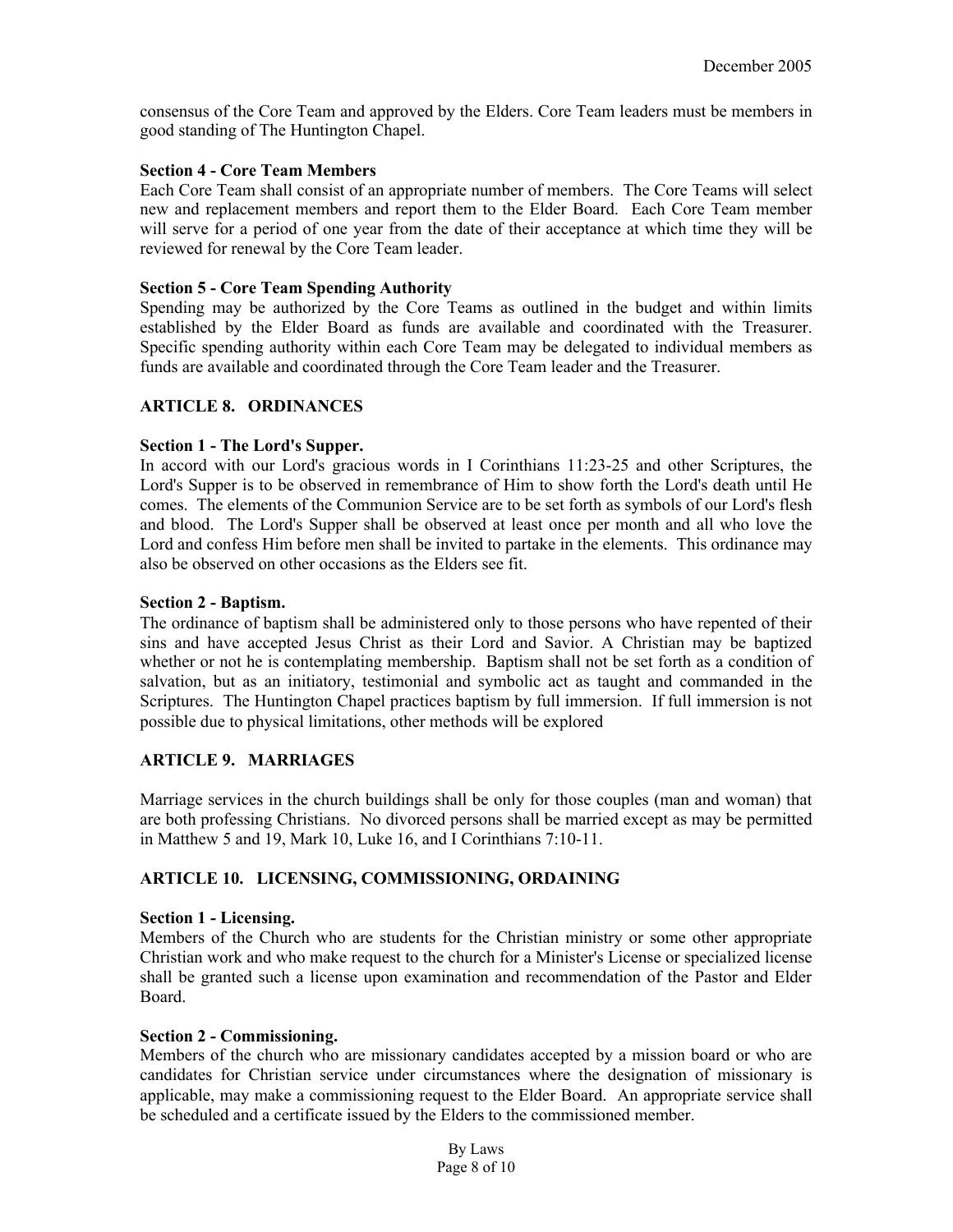### **Section 3 - Ordaining.**

A Christian who desires to be ordained to the Christian ministry must fulfill the Scriptural qualifications of an Elder as set forth in I Timothy 3:1-7 and other Scriptures. He should not be considered unless and until the church has had an opportunity to have sufficient knowledge of his qualifications (I Timothy 5:22), after examination by the Elder Board, and also examined by an ordination council called by the church. See the document on the "Ordination Process: Drafted 1/10/05. The ordination ceremony shall take place at a subsequent meeting or service with or without other ministers and Christian laymen called in as witnesses. The ordination shall be a witness to the world that the church believers called the candidate to a particular work and that the church has subsequently set the candidate apart for this work (Acts 13:1-4).

# **ARTICLE 11. MEETINGS AND SERVICES**

### **Section 1. - Meetings of Boards and Committees.**

The secretaries of each board or committee shall be responsible for forwarding a copy of the minutes of each meeting to the Business Administrator for safekeeping within one month of the meeting.

# **Section 2 - Worship, Bible Study and Prayer Services.**

The regular services of this Church shall be the Sunday morning Worship Services, the Sunday evening Service and the Midweek Prayer Service. Other regular and special services may be held as they are deemed needful or desirable.

# **ARTICLE 12. AMENDMENTS**

These By-Laws may be amended only by unanimous vote of the Elder Board. Such proposed amendments must be posted on the church bulletin board or inserted in the church bulletin for at least two Sundays prior to an informational meeting to discuss these proposed changes.

# **ARTICLE 13 RESOLUTIONS**

Resolutions may be adopted by an affirmative vote of the Elders. The proposed resolution shall be announced to the Membership at least two weeks before the congregational Meeting. Resolutions shall be of equal force to the Statement of Faith.

### **Section 1 - The Sanctity Of Life. Whereas…**

… the earth and all its fullness is the Lord's by His creation and sovereignty (Ps. 24:1)

… all souls belong to God and not to people (Ez. 18:3)

… a human life begins under the power of God at conception, is designed in all of its physical, mental, ethnic, and genetic characteristics by God and the days of that individual's life are determined by God, (Ps. 139:13-17)

BE IT FURTHER RESOLVED…

…that as followers of Christ and as children of God we will respect all human life from conception to natural death as created in His image regardless of the differences endowed to it by the Creator or the estate brought on it as a result of the transgression of His law or the economic, social or health conditions in which the individual is found, and will seek the salvation of all souls through the Gospel of Christ,

…God, in condemning murder, has declared that the power of life and death are in His hands and that mankind transgresses God's law when another's life is taken from him through murder, (Ex. 20:13).